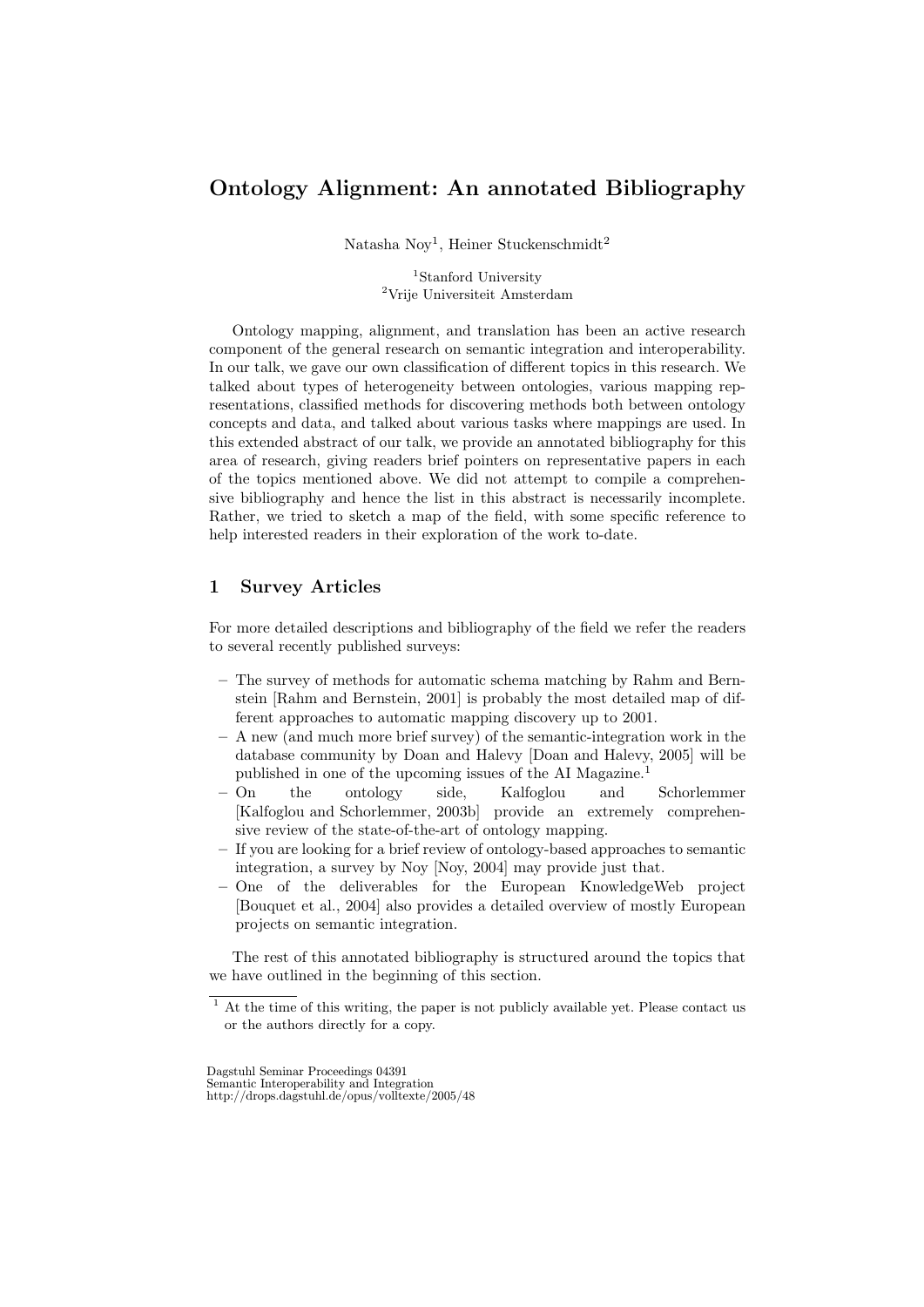#### 2 Classifications of Heterogeneity

There has been some work on analyzing and classifying different types of mismatch between representation. Most of this work is targeted at database heterogeneity: [Kim and Seo, 1991,Kashyan and Sheth, 1996,Goh, 1997]. In his PhD thesis Wache compares and integrates these classifications into a common model [Wache, 2004]. Only newer approaches also look at heterogeneities occurring in different ontologies [Visser et al., 1998,Klein, 2001]. Most of these classifications distinguish between different levels of heterogeneity, often between syntactic, structural and semantic heterogeneities. For the case of ontologies, the aspect of having to deal with logical language of different expressiveness adds complications whereas work in the data area mostly assumes the entity relationship model to be the common frame of reference.

### 3 Representing Mappings

Different representations of mappings have been proposed recently. We can distinguish between approaches that have a different purpose in use:

- Frameworks: Several researchers have proposed frameworks for describing mappings on an abstract level. These frameworks try to capture general aspects of mappings, often independent of a particular encoding language or an intended use.
	- Calvanese and others [Calvanese et al., 2001] describe a framework for mapping ontologies that is motivated by their previous work on database integration. The framework is based on the traditional database integration architecture with a global and several local models and re-applies common database notions like the GAV and LAV approach to integration.
	- The work of Madhavan and others[Madhavan et al., 2002] is also inspired by the database integration problem but allows more flexible architectures than the Calvanese paper. The general framework consists of some core definitions and a number of reasoning problems that are illustrated in the relational framework.
	- In the context of the European Network KwowledgeWeb a general framework for the representation of mappings between semantic models has been developed [Bouquet et al., 2004]. The framework in intentionally independent of a particular representation language and only defines different types and elements of mappings.
- Terminological Reasoning The ability to reason about the content of an ontology has been identified as an important tool for ontological engineering. Consequently, mapping representations that allow to perform reasoning across the mapped ontologies have been proposed.
	- In the context of the i•com tool for conceptual modelling Franconi and Ng described the use of subsumption axioms in the  $DLR$  description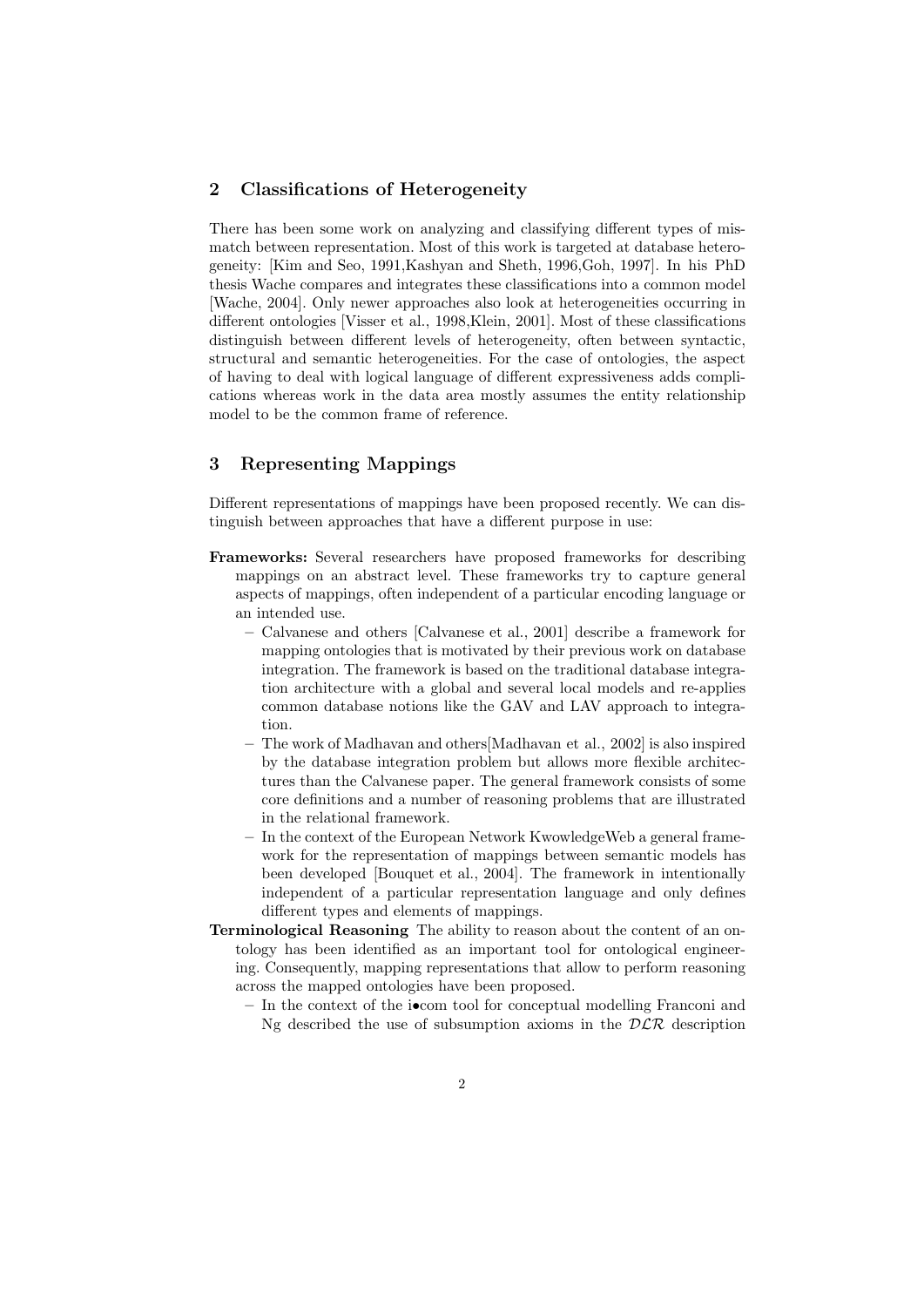logic to specify mapping between different conceptual database schemata [Franconi and Ng, 2000]. The tool automatically verifies mappings introduced by the user using satisfiability checking in  $DLR$ .

- Stuckenschmidt and Klein introduce the notion of modular ontologies in terms of description logic models connected by conjunctive queries [Stuckenschmidt and Klein, 2003]. The semantics of the mappings is based on distributed description logics and allows to infer subsumption relations between concepts based on their mappings to other modules.
- Bouquet and others extend the Web Ontology Language with explicit notions of mappings [Bouquet et al., 2003]. As the modular ontology approach, the resulting language C-OWL is based on distributed description logics and allows to connect complex OWL expressions in different ontologies in a loose way. A completely distributed reasoning procedure can be used to perform typical description logic reasoning.
- In the OntoMerge system [Dou et al., 2002], authors use a generalpurpose inference engine to enable translation between mapped ontologies. In OntoMerge the correspondence between two ontologies is expressed as a set of bridging axioms relating classes and properties of the two source ontologies. The two source ontologies, together with the bridging axioms are then treated as a single theory by a theorem prover optimized for ontology-translation task.
- Data Transformation In many domains, ontologies are used to structure information. Exchanging information between sources that apply this kind of structuring requires a transformation of the data to fit the structures in the other source.
	- Omelayenko introduces a model for specifying relations between heterogeneous RDF schema models for the purpose of data transformation in e-Commerce [Omelayenko, 2002]. The idea is to construct a separate RDF model that defines the relations in terms of so-called bridges. These bridges are accompanied by transformations that execute the translation.
	- Maedche and others [Maedche et al., 2002] describe an approach that is very similar to the one of Omelayenko. They also define 'bridges' between elements of the different models and add transformation descriptions. As in the work of Omelayenko, the semantics of the bridges is only specified in terms of an RDf schema.
	- $-$  The *mapping ontology* by Crubézy and colleagues [Crub´ezy and Musen, 2003] defines the structure of specific mappings and the transformation functions to transfer instances from one ontology to another. This ontology can then be used by tools to perform the transformations. The ontology provides different ways of linking concepts from the source ontology to the target ontology, transformation rules to specify how values should be changed, and conditions and effects of such rules.
	- A more formal approach to the data translation problem is reported by [Dou et al., 2002]. Here integration is achieved by creating a merged model that consists of both ontologies plus a set of type mapping rules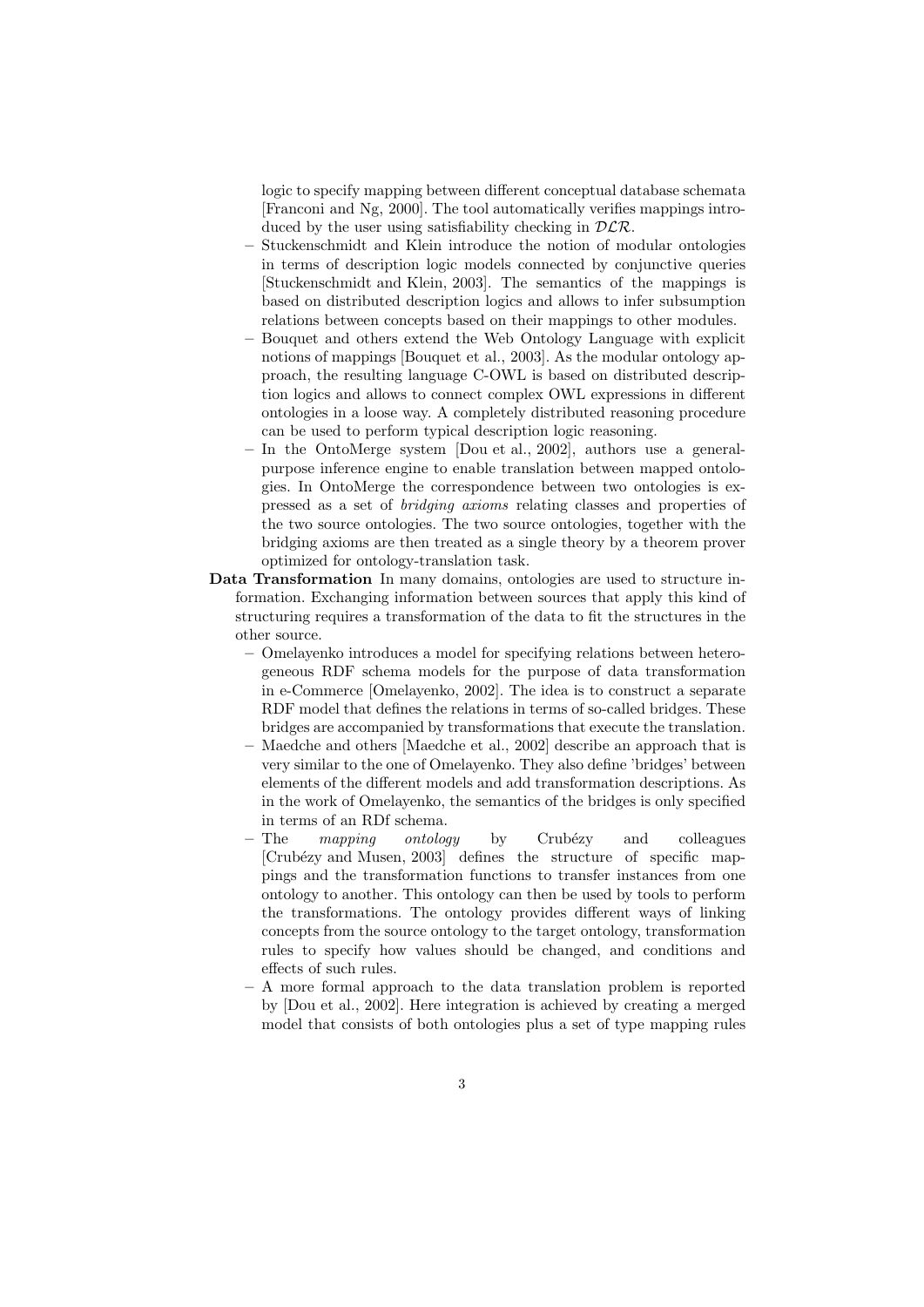and first order logic axioms that define the relation between the two models.

- Query Processing Answering structured queries is one of the most intensively investigated tasks. The use of an ontology to structure and describe data can support this task. With respect to mappings, the problem of querying across sources with different ontologies has been addressed recently.
	- A early approach that addresses the problem querying multiple sources with different ontologies is summarized in [Mena and Illarramendi, 2001]. The authors propose the use of linguistic relations between class names from different description logic ontologies. These relations are used to translate query terms and estimate the amount of information lost during translation.
	- In [Serafini et al., 2003] the authors argue that the global schema assumptions of traditional database integration approaches in inadequate for decentralized information systems. They propose the local relational model for connecting different databases for the purpose of query processing using local model semantics and limited first order axioms for specifying semantic relations between models.
	- The approach described in [Franconi et al., 2004] is very similar to the local relational model. It uses many of its ideas like the local model semantics and the use of coordination axioms, but restrict them to datalog. Using this restriction they discuss a number of reasoning tasks and formal properties.

### 4 Mapping Discovery

One of the most active areas of research in ontology alignment is the automatic and semi-automatic mapping discovery. The KnowledgeWeb deliverable mentioned earlier [Bouquet et al., 2004] provides details about many of these tools. In this annotated bibliography we categorize the tools based on the type of information they employ in their algorithms.

The first class of tools deals with the case where the two ontologies to be mapped share a common reference ontology. Several upper ontologies, such as SUMO [Niles and Pease, 2001] and DOLCE [Gangemi et al., 2003] are developed specifically for the goal of facilitating knowledge sharing. Grüninger and Kopena propose an approach to ontology integration that is based specifically on the idea of a shared interlingua [Grüninger and Kopena, 2003].

When a shared ontology is not available, mapping-discovery tools use other types of information: lexical and structural information, user input, external resources, or prior matches.

The tools developed by Hovy and colleagues [Hovy, 1998] are probably the most representative of the tools using lexical information, such as concept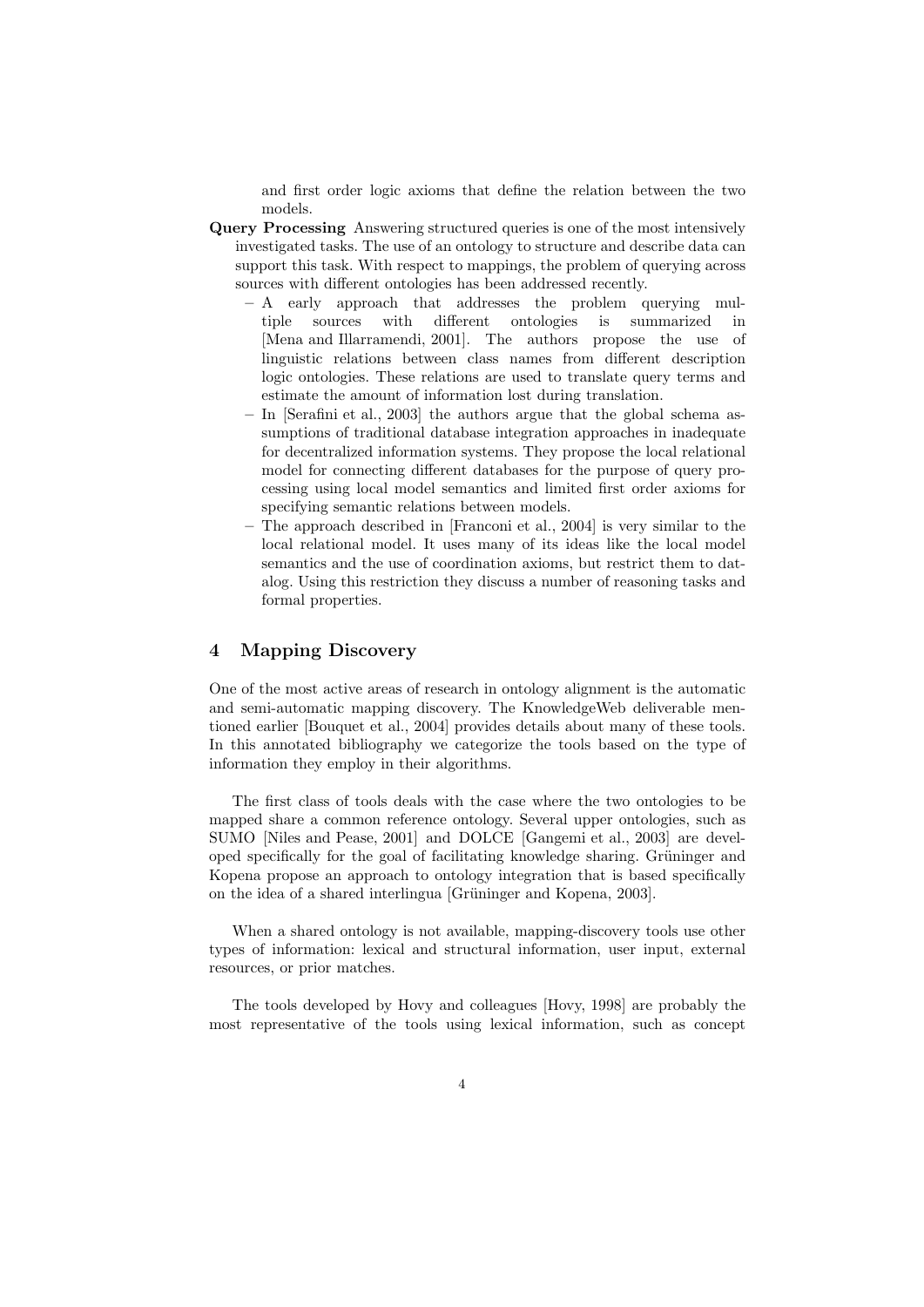names and definitions, their lexical structure, distance between strings, and so on.

The majority of tools for ontology mapping use some sort of structural or definitional information to discover new mappings. This information includes such elements as subclass–superclass relationships, domains and ranges of properties, analysis of the graph structure of the ontology, and so on. Some of the tools in this category include IF-Map [Kalfoglou and Schorlemmer, 2003a], QOM [Ehrig and Staab, 2004], Similarity Flooding [Melnik et al., 2002], and the Prompt tools [Noy and Musen, 2003,Noy and Musen, 2004].

User input is another important source of information. Most researchers believe that completely automatic ontology mapping is beyond our reach and therefore some user interaction is required. This interaction may include seeding the mapping algorithm with initial set of matching pairs, verifying the matches that an algorithm produces, or configuring the specific matchers used [Noy and Musen, 2003,McGuinness et al., 2000,Mitra et al., 2000].

Many external sources available in electronic form, provide useful information for mapping discovery. The S-match algorithm [Giunchiglia et al., 2004], for instance, uses annotations from WordNet to help in finding mappings.

Other type of information outside the ontologies themselves are prior matches. Matching is laborious and error-prone process, and once ontology mappings are discovered, it may be a good idea to use these verified mappings in order to find new ones. One architecture for using prior mappings is peer-to-peer: given mappings between ontologies  $A$  and  $B$  and ontologies  $B$  and  $C$ , we can combine these mappings to find the mapping between A and C. Several researchers studies mapping composition in this setting [Kementsietsidis et al., 2003,Madhavan and Halevy, 2003]. In the next stage, one can imagine a network of ontologies and mappings available between some of them. Again, given two ontologies in this network, one could find different paths of existing mappings and combine them to produce the required one. The Semantic gossiping framework [Aberer et al., 2003] takes this approach.

Another architecture for using prior mappings is to use them as a corpus for machine-learning approaches. In this setting, given a large number of schemas and mappings, one could collect statistics on commonly matching terms. distribution of mappings, and so on and use this information to create a mapping between two previously unseen ontologies [Madhavan et al., 2005].

Matching ontologies, however, is only one thrust of mapping-discovery methods. Recently, researchers gave considerable attention to efforts in matching data elements: The task of data matching is the task of discovering whether two data elements refer to the same real-life object. Some of the represen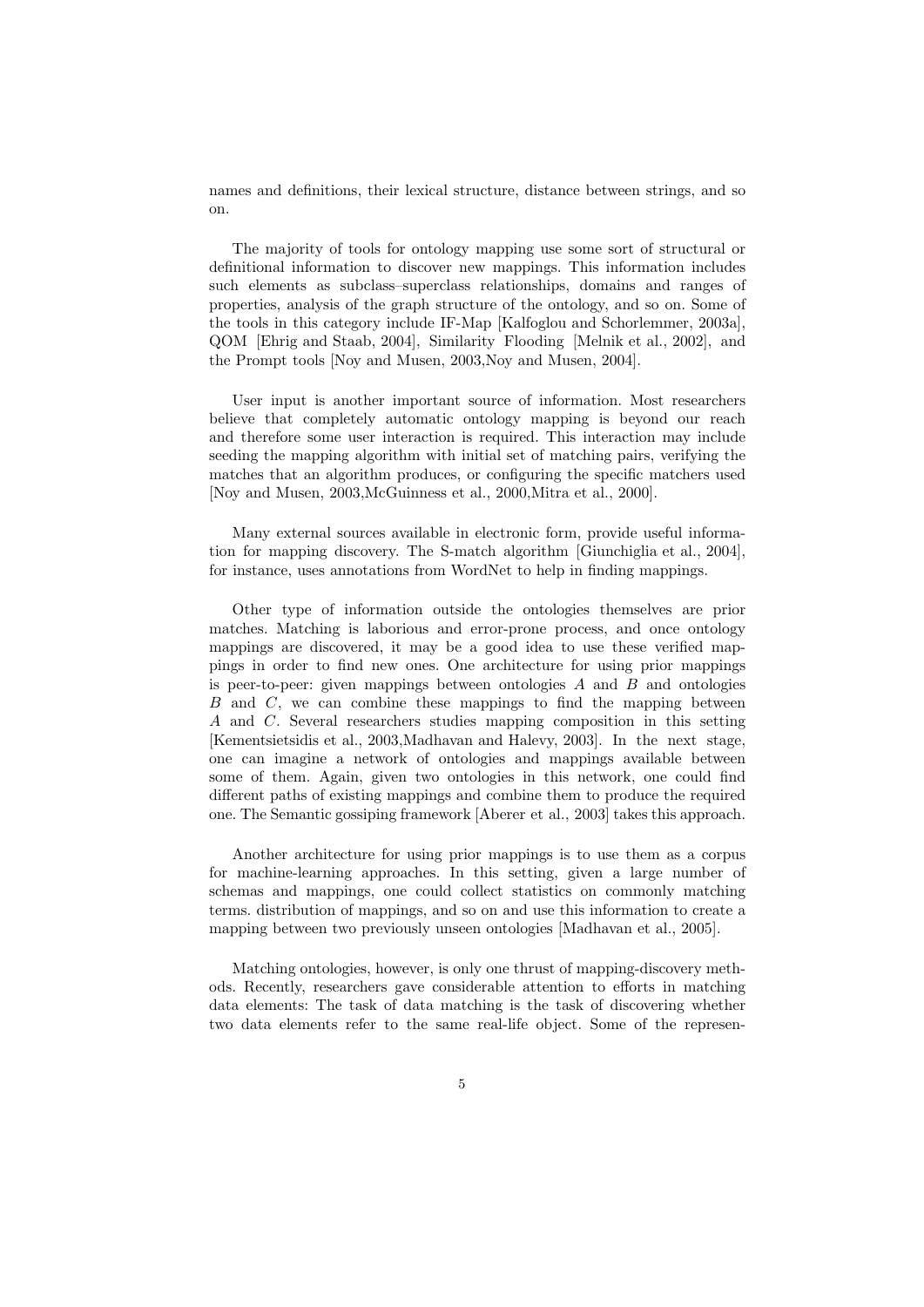tative examples of work in this area include using probabilistic models to match citations [Pasula et al., 2003] and using external sources to match objects [Michalowski et al., 2004]

# References

- [Aberer et al., 2003] Aberer, K., Cudré-Mauroux, P., and Hauswirth, M. (2003). Start making sense: The chatty web approach for global semantic agreements. Journal of Web Semantics, 1(1).
- [Bouquet et al., 2004] Bouquet, P., Euzenat, J., Franconi, E., Serafini, L., Stamou, G., and Tessaris, S. (2004). Specification of a common framework for characterizing alignment. Deliverable 2.2.4, KnowledgeWeb.
- [Bouquet et al., 2003] Bouquet, P., Giunchiglia, F., van Harmelen, F., Serafini, L., and Stuckenschmidt, H. (2003). C-OWL: Contextualizing ontologies. In Second International Semantic Web Conference ISWC'03, volume 2870 of LNCS, pages 164–179. Springer.
- [Calvanese et al., 2001] Calvanese, D., De Giacomo, G., and Lenzerini, M. (2001). A framework for ontology integration. In Proceedings of the Semantic Web Working Symposium, pages 303–316, Stanford, CA.
- [Crubézy and Musen, 2003] Crubézy, M. and Musen, M. A. (2003). Ontologies in support of problem solving. In Staab, S. and Studer, R., editors, Handbook on Ontologies, pages 321–342. Sringer.
- [Doan and Halevy, 2005] Doan, A. and Halevy, A. (2005). Semantic integration research in the database community: A brief survey. AI Magazine, to appear.
- [Dou et al., 2002] Dou, D., McDermott, D., and Qi, P. (2002). Ontology translation by ontology merging and automated reasoning. In Proceedings of the EKAW Workshop on Ontologies for Multi-Agent Systems, Siguenza, Spain.
- [Ehrig and Staab, 2004] Ehrig, M. and Staab, S. (2004). QOM Quick Ontology Mapping. In 3rd International Semantic Web Conference (ISWC2004), Hiroshima, Japan.
- [Franconi et al., 2004] Franconi, E., Kuper, G., Lopatenko, A., and Zaihrayeu, I. (2004). Queries and updates in the codb peer to peer database system. In Proceedings of the 30th International Conference on Very Large Data Bases (VLDB'04).
- [Franconi and Ng, 2000] Franconi, E. and Ng, G. (2000). The i•com tool for intelligent conceptual modelling. In Proceedings of the 7th Intl. Workshop on Knowledge Representation meets Databases (KRDB'00), Berlin, Germany.
- [Gangemi et al., 2003] Gangemi, A., Guarino, N., Masolo, C., and Oltramari, A. (2003). Sweetening wordnet with DOLCE. AI Magazine, 24(3):13–24.
- [Giunchiglia et al., 2004] Giunchiglia, F., Shvaiko, P., and Yatskevich, M. (2004). Semantic matching. In 1st European semantic web symposium (ESWS'04), pages 61–75, Heraklion, Greece.
- [Goh, 1997] Goh, C. (1997). Representing and reasoning about semantic conflicts in heterogeneous Information Sources. PhD thesis, MIT.
- [Grüninger and Kopena, 2003] Grüninger, M. and Kopena, J. (2003). Semantic integration through invariants. In Doan, A., Halevy, A., and Noy, N., editors, Workshop on Semantic Integration at ISWC-2003, Sanibel Island, FL.
- [Hovy, 1998] Hovy, E. (1998). Combining and standardizing largescale, practical ontologies for machine translation and other uses. In The First International Conference on Language Resources and Evaluation (LREC), pages 535–542, Granada, Spain.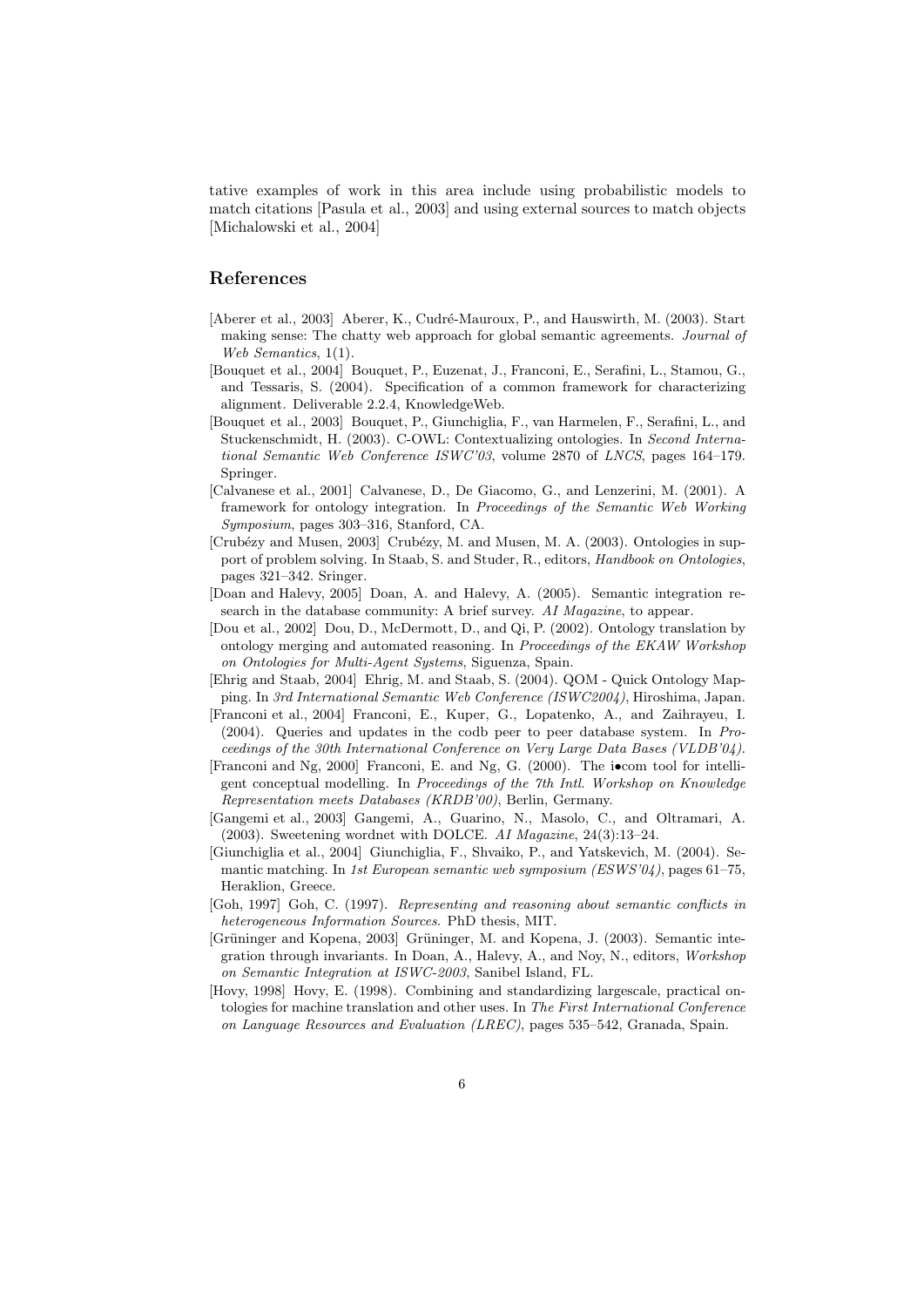- [Kalfoglou and Schorlemmer, 2003a] Kalfoglou, Y. and Schorlemmer, M. (2003a). IF-Map: an ontology mapping method based on information flow theory. Journal on Data Semantics, 1(1):98–127.
- [Kalfoglou and Schorlemmer, 2003b] Kalfoglou, Y. and Schorlemmer, M. (2003b). Ontology mapping: the state of the art. The Knowledge Engineering Review, 18(1):1–31.
- [Kashyan and Sheth, 1996] Kashyan, V. and Sheth, A. (1996). Semantic and schematic similarities between database objects. VLDB Journal, 5(4):276–304.
- [Kementsietsidis et al., 2003] Kementsietsidis, A., Arenas, M., and Miller, R. J. (2003). Mapping data in peer-to-peer systems: Semantics and algorithmic issues. In ACM SIGMOD International Conference on Management of Data, pages 325–336.
- [Kim and Seo, 1991] Kim, W. and Seo, J. (1991). Classifying schematic and data heterogeneity in multidtabase systems. IEEE Computer, 24(12):145–169.
- [Klein, 2001] Klein, M. (2001). Combining and relating ontologies: an analysis of problems and solutions. In Gomez-Perez, A., Gruninger, M., Stuckenschmidt, H., and Uschold, M., editors, Workshop on Ontologies and Information Sharing, IJCAI'01, Seattle, WA.
- [Madhavan et al., 2002] Madhavan, J., Bernstein, P., Domingos, P., and Halevy, A. (2002). Representing and reasoning about mappings between domain models. In Proceedings of the Eighteenth National Conference on Artificial Intelligence (AAAI'2002), Edmonton, Canada.
- [Madhavan et al., 2005] Madhavan, J., Bernstein, P. A., Doan, A., and Halevy, A. (2005). Corpus-based schema matching. In International Conference on Data Engineering (ICDE), Tokyo, Japan.
- [Madhavan and Halevy, 2003] Madhavan, J. and Halevy, A. (2003). Composing mappings among data sources. In International Conference on Very Large Databases (VLDB) 2003, Berlin, Germany.
- [Maedche et al., 2002] Maedche, A., Motik, B., Silva, N., and Volz, R. (2002). MAFRA - a mapping framework for distributed ontologie. In Proceedings of 13th European Conference on Knowledge Engineering and Knowledge Management (EKAW), Siguenza, Spain.
- [McGuinness et al., 2000] McGuinness, D. L., Fikes, R., Rice, J., and Wilder, S. (2000). An environment for merging and testing large ontologies. In Cohn, A. G., Giunchiglia, F., and Selman, B., editors, Principles of Knowledge Representation and Reasoning: Proceedings of the Seventh International Conference (KR2000). Morgan Kaufmann Publishers, San Francisco, CA.
- [Melnik et al., 2002] Melnik, S., Garcia-Molina, H., and Rahm, E. (2002). Similarity flooding: A versatile graph matching algorithm and its application to schema matching. In 18th International Conference on Data Engineering (ICDE-2002), San Jose, California. IEEE Computing Society.
- [Mena and Illarramendi, 2001] Mena, E. and Illarramendi, A. (2001). Ontology-Based Query Processing for Global Information Systems. Kluwer.
- [Michalowski et al., 2004] Michalowski, M., Thakkar, S., and Knoblock, C. A. (2004). Exploiting secondary sources for unsupervised record linkage. In 2004 VLDB Workshop on Information Integration on the Web.
- [Mitra et al., 2000] Mitra, P., Wiederhold, G., and Kersten, M. (2000). A graphoriented model for articulation of ontology interdependencies. In Proceedings Conference on Extending Database Technology 2000 (EDBT'2000), Konstanz, Germany.
- [Niles and Pease, 2001] Niles, I. and Pease, A. (2001). Towards a standard upper ontology. In The 2nd International Conference on Formal Ontology in Information Systems (FOIS-2001), Ogunquit, Maine.